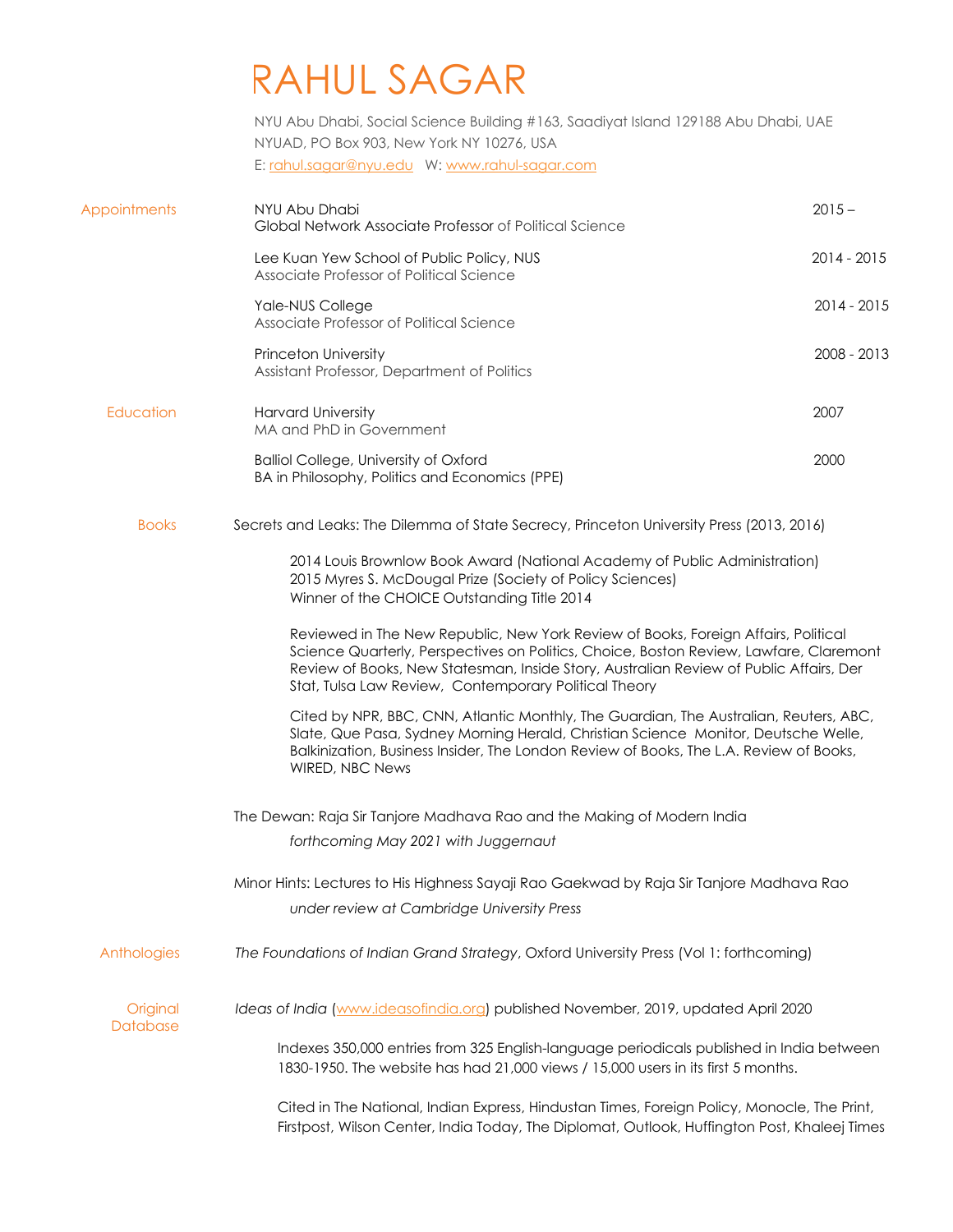

| <b>Edited Volumes</b>                      | Realism in Political Theory, Routledge (2018) (co-edited with Andrew Sabl)                                                                                                                                       |
|--------------------------------------------|------------------------------------------------------------------------------------------------------------------------------------------------------------------------------------------------------------------|
|                                            | The Big Ideas of Lee Kuan Yew, Straits Times Press (2014) (co-edited with Shashi Jayakumar)                                                                                                                      |
| <b>Articles</b><br>(Political Theory)      | "Introduction" Critical Review of Social and Political Philosophy, Vol. 20, No. 3, 2017 (co-authored<br>with Andrew Sabl)                                                                                        |
|                                            | "Are Charter Cities Legitimate?" Journal of Political Philosophy, Vol. 24, No. 4, 2016                                                                                                                           |
|                                            | "Against Moral Absolutism: Surveillance and Disclosure After Snowden" Ethics and International<br>Affairs, Vol. 29, No. 2, 2015                                                                                  |
|                                            | "Creaky Leviathan: A Comment on David Pozen's Leaky Leviathan" Harvard Law Review Forum,<br>December 20, 2013                                                                                                    |
|                                            | "Is Ideal Theory Practical?" Review of International Studies, Vol. 37, No. 4, 2011                                                                                                                               |
|                                            | "Presaging the Moderns?: Demosthenes' Critique of Popular Government" Journal of Politics, Vol.<br>71, No. 4, 2009                                                                                               |
|                                            | "Who Holds the Balance?: A Missing Detail in the Debate over Balancing Security and Liberty,"<br>Polity, Vol. 41, No. 2, 2009                                                                                    |
|                                            | "On Combating the Abuse of State Secrecy," Journal of Political Philosophy, Vol. 15, No. 4, 2007                                                                                                                 |
| <b>Articles</b><br>(India)                 | "Pragmatism in Indian Strategic Thought," India Review, Vol. 17, No. 1, 2018 (co-authored with<br>Rohan Mukherjee)                                                                                               |
|                                            | "Pledges and Pious Wishes: The Constituent Assembly Debates and the Myth of a 'Nehruvian<br>Consensus,"" India Review, Vol. 14, No. 2, 2015 (co-authored with Ankit Panda)                                       |
|                                            | "State of Mind: What Kind of Power Will India Become?," International Affairs, Vol. 85, No. 4, 2009                                                                                                              |
|                                            | "What's in a Name?: India and America in the 21st Century," Survival, Vol. 46, No. 3, 2004                                                                                                                       |
| <b>Book Chapters</b><br>(Political Theory) | "Executive Privilege" in Abazi Vigjilenca and Guri Rosen, eds., Foreign Policy Secrecy in the Age of<br>Transparency, New York: Oxford University Press, 2019 (forthcoming)                                      |
|                                            | "Democracy's Limit: A Realist Response to the Quest for Transparency" in Matt Sleat, ed., Politics<br>Recovered: Essays on Realist Political Thought, New York: Columbia University Press, 2017                  |
|                                            | "Executive Privilege" and "State Secrecy" in David Coates, ed., Oxford Companion to American<br>Politics, New York: Oxford University Press, 2012                                                                |
|                                            | "Wikileaks and Democracy," in Heinrich Geiselberger, ed., Wikileaks and the Consequences:<br>Internet, Media, Politics, Frankfurt: Suhrkamp, 2010                                                                |
| <b>Book Chapters</b><br>(India)            | "Leading Ideas: A Retrospective" in Ashley J. Tellis, C. Raja Mohan, and Bibek Debroy, eds.,<br>Grasping Greatness: Making India a Leading Power, New York: Columbia University Press, 2020                      |
|                                            | "Hindu Nationalism and the Cold War" in Manu Bhagavan, ed., India and the Cold War, Chapel<br>Hill: University of North Carolina Press, 2019                                                                     |
|                                            | "Emergency Provisions" in Sujit Choudhry, Madhav Khosla, and Pratap Bhanu Mehta, eds., Oxford<br>Handbook on the Indian Constitution, Oxford: Oxford University Press, 2016                                      |
|                                            | "Before Midnight: Views on International Relations, 1857-1947" in David Malone, C. Raja Mohan,<br>and Srinath Raghavan, eds., Oxford Handbook on Indian Foreign Policy, Oxford: Oxford University<br>Press, 2015 |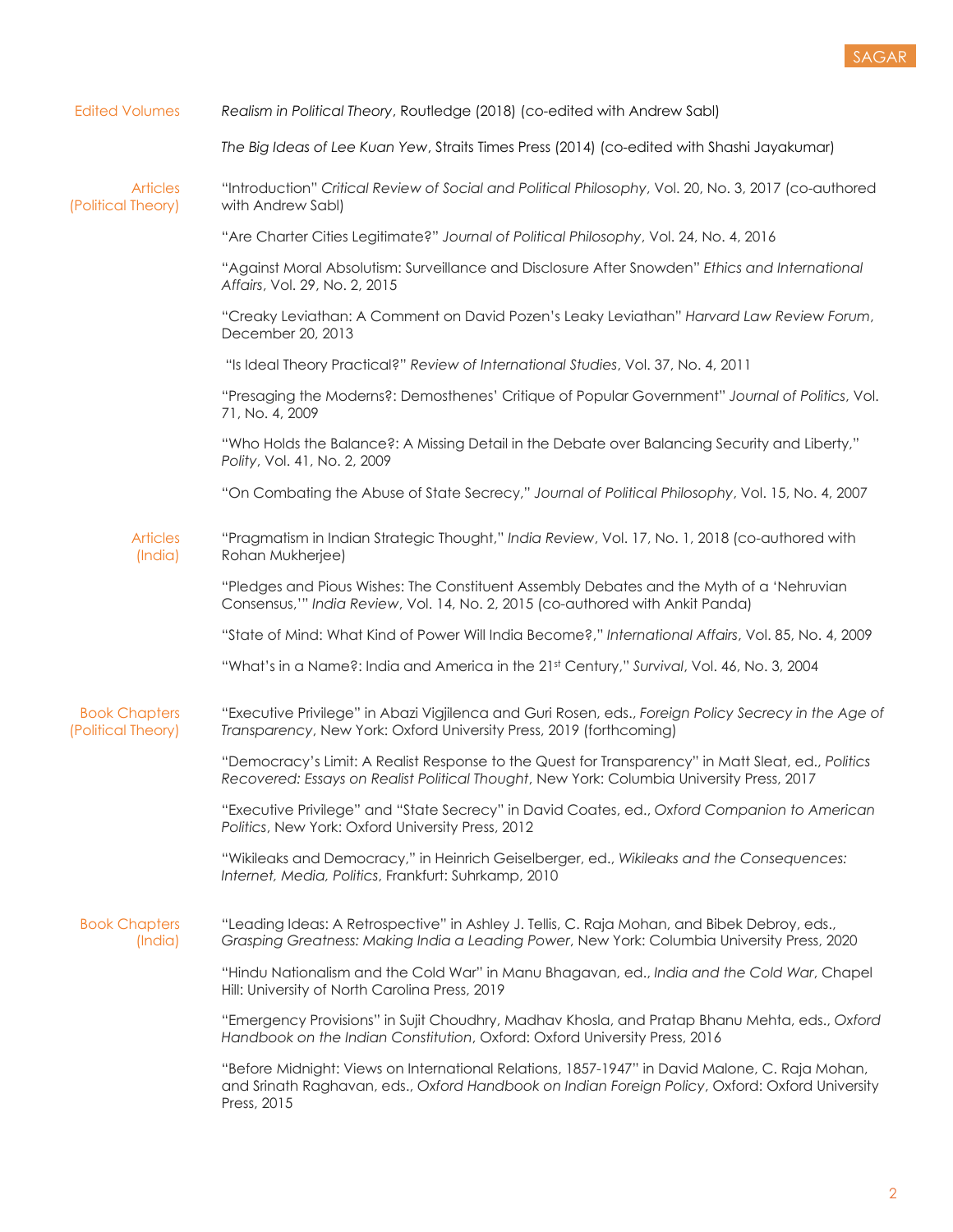

 "The Hindu Nationalist View of International Politics" in Kanti Bajpai, ed., *India's Grand Strategy: History, Theory, Cases*, New Delhi: Routledge, 2014

| Awards                      | Myres S. McDougal Book Prize, Society of Policy Sciences, 2015                                |
|-----------------------------|-----------------------------------------------------------------------------------------------|
|                             | Louis Brownlow Book Award, National Academy of Public Administration, 2014                    |
|                             | Stanley Kelley Jr. Teaching Award, Princeton University, 2012                                 |
|                             | Derek Bok Certificate of Distinction in Teaching, Harvard University, 2006-07                 |
|                             | Congratulatory First (University Valedictorian), University of Oxford, 2000                   |
|                             | Gibbs Prize, Jenkyns Prize, and College Prize, University of Oxford, 2000                     |
| <b>Fellowships</b>          | Washington Square Fellowship, NYU, 2015-16                                                    |
|                             | Humanities and Social Sciences Fellowship, National University of Singapore, 2015-16          |
|                             | Global Ethics Fellow, Carnegie Council, New York, 2014-17                                     |
|                             | Visiting Research Fellowship, Asia Research Institute, National University of Singapore, 2011 |
|                             | Postdoctoral Fellowship, Political Theory Project, Brown University, 2008-09                  |
|                             | Postdoctoral Fellowship, Public Policy Program, Stanford University, 2007-08                  |
|                             | Graduate Fellowship, Project on Justice, Welfare and Economics, Harvard University, 2006-07   |
|                             | Graduate Fellowship, Edmond J. Safra Center for Ethics, Harvard University, 2005-06           |
|                             | C. Douglas Dillon Graduate Fellowship, Harvard University, 2002-04                            |
|                             | Michael von Clemm Visiting Fellowship, Harvard University, 2001-02                            |
| <b>Grants</b><br>(External) | Database Grant, Institute for South Asian Studies, NUS, 2014                                  |
|                             | Book Grant, Smith Richardson Foundation, 2011                                                 |
|                             | Kohler Research Grant, Institute for Humane Studies, 2005                                     |
| Grants<br>(Internal)        | Research Enhancement Fund 2018-2020, NYU Abu Dhabi                                            |
|                             | Start Up Grant 2016-19, NYU Abu Dhabi                                                         |
|                             | SRSS Grant 2015-16, Lee Kuan Yew School of Public Policy, NUS                                 |
|                             | AcRF Grant 2014-15, Lee Kuan Yew School of Public Policy, NUS                                 |
|                             | Start Up Grant 2014-17, Lee Kuan Yew School of Public Policy, NUS                             |
|                             | PIIRS Research Conference Grant, Princeton University, 2013                                   |
|                             | Anonymous Research Fund Award, UCRHSS, Princeton University, 2013                             |
|                             | Research Grant, Bobst Center for Peace and Justice, Princeton University, 2010                |
|                             | Tuck Research Fund Award, UCRHSS, Princeton University, 2010                                  |
|                             | Research Grant, Project on Justice, Welfare and Economics, Harvard University, 2004           |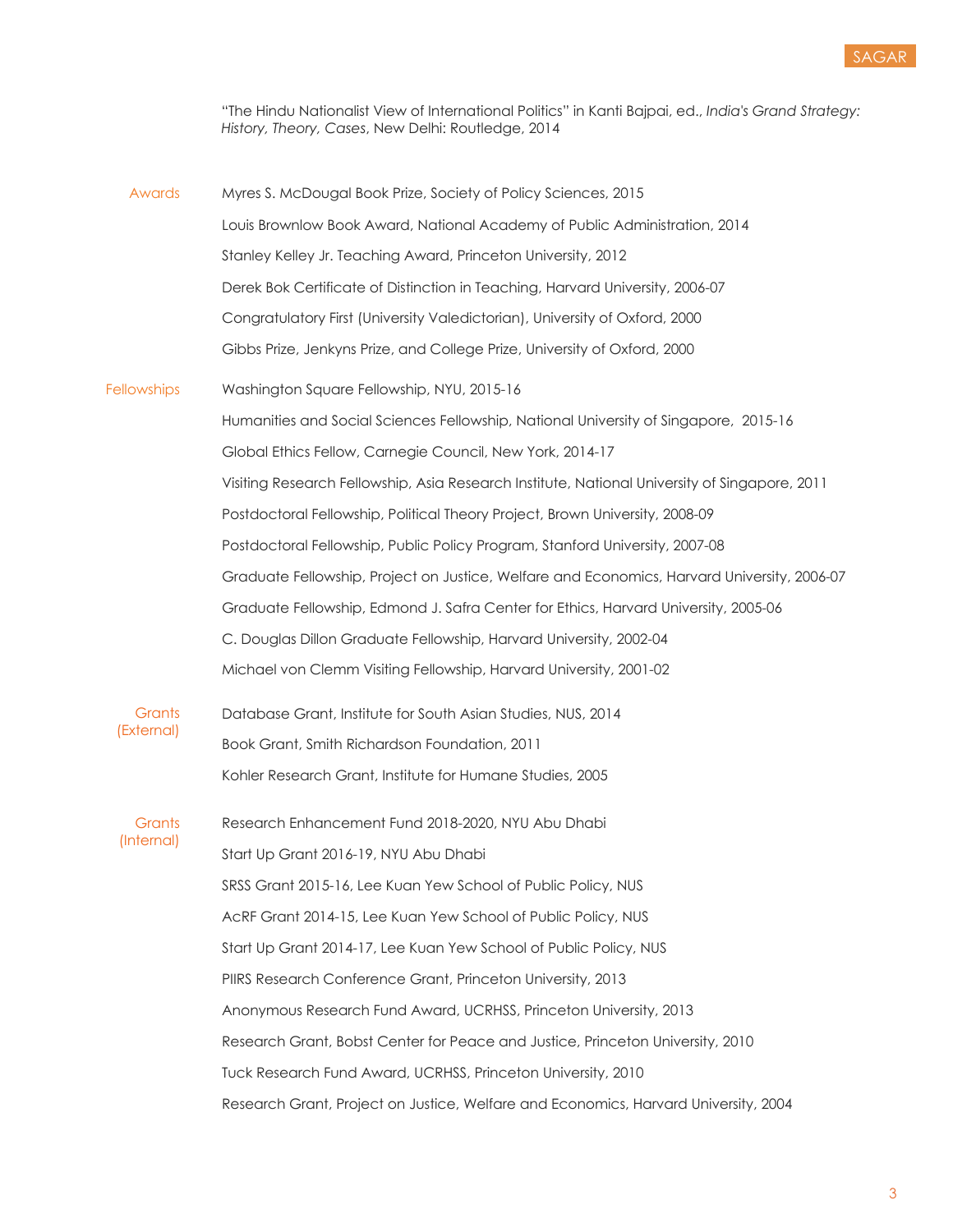## Invited Talks (Selected)

"What is the Future of Hindu Nationalism?", Ahmedabad University, March 19, 2018

"Democracy or Decency?", Yale University, January 26, 2018

"The Foundations of Indian Grand Strategy", Carnegie India, December 21, 2017

"A Realist Critique of the Quest for Transparency", Leiden University, September 13, 2017

"The Foundations of Indian Grand Strategy", Leiden University, September 12, 2017

"The Foundations of Indian Grand Strategy", RSIS, NTU, August 11, 2017

"Are Mandates and Trusteeships Immoral?," Fudan University, July 2-3, 2016

"Decent Regimes," UCHV Workshop on Non-democracies, Princeton University, May 6-7, 2016

"Charter Cities," University of Maryland College Park School of Public Policy, March 8, 2016

"Authoritarian Regimes," Heinrich-Böll Stiftung, June 18-19, 2015

 "When Is A Technocracy Legitimate?," Fudan-Harvard Conference on Global Governance, Fudan University, June 14-15, 2015

"A Very Privileged Press," Center for International Studies, MIT, April 16, 2015

"Charter Cities: A Defense and A Critique," City University of Hong Kong, February 28, 2015

 "Brute Facts," Lee Kuan Yew School of Public Policy, National University of Singapore, January 9-10, 2015 2015<br>"Secrets and Leaks," Plenary Address, National Academy of Public Administration, Washington DC,

November 13, 2014

 "Are There Legitimate Non Democratic Regimes?: The Case of Charter Cities," NYU Abu Dhabi, November 10, 2014

 "Have You Been to Kazanistan," Lee Kuan Yew School of Public Policy, National University of Singapore, May 16-17, 2014

 "Are Tyrants Rational?," Department of Political Science Workshop on Rationality, National University of Singapore, April 11, 2014

 "Saints and Sinners: Nineteenth Century Views on International Relations" Center for the Advanced Study of India, University of Pennsylvania, April 13, 2013

 "Build the Walls: Political Realism in Aristotle," UCHV Workshop on Realism, Princeton University, February 15, 2013

 "The Short Sighted Prince," UCHV Conference on 500 Years of 'The Prince', Princeton University, February 8, 2011

 "How To Be Great? India's Century-Long Quest to Find Its Place in the International Order," Singapore Management University, January 17, 2013

 "What Is India's Message to the World?," South Asian Studies Program, National University of Singapore, January 16, 2013

 "Moderate Regimes: A Defense," Lee Kuan Yew School of Public Policy, Singapore, January 15, 2013

 "Mission Impossible: Secrecy and Democratic Accountability," Law and Public Affairs Program, Princeton University, December 8, 2012

 "Should We Fear State Secrecy?," Department of Political Science, Columbia University, October 18, 2012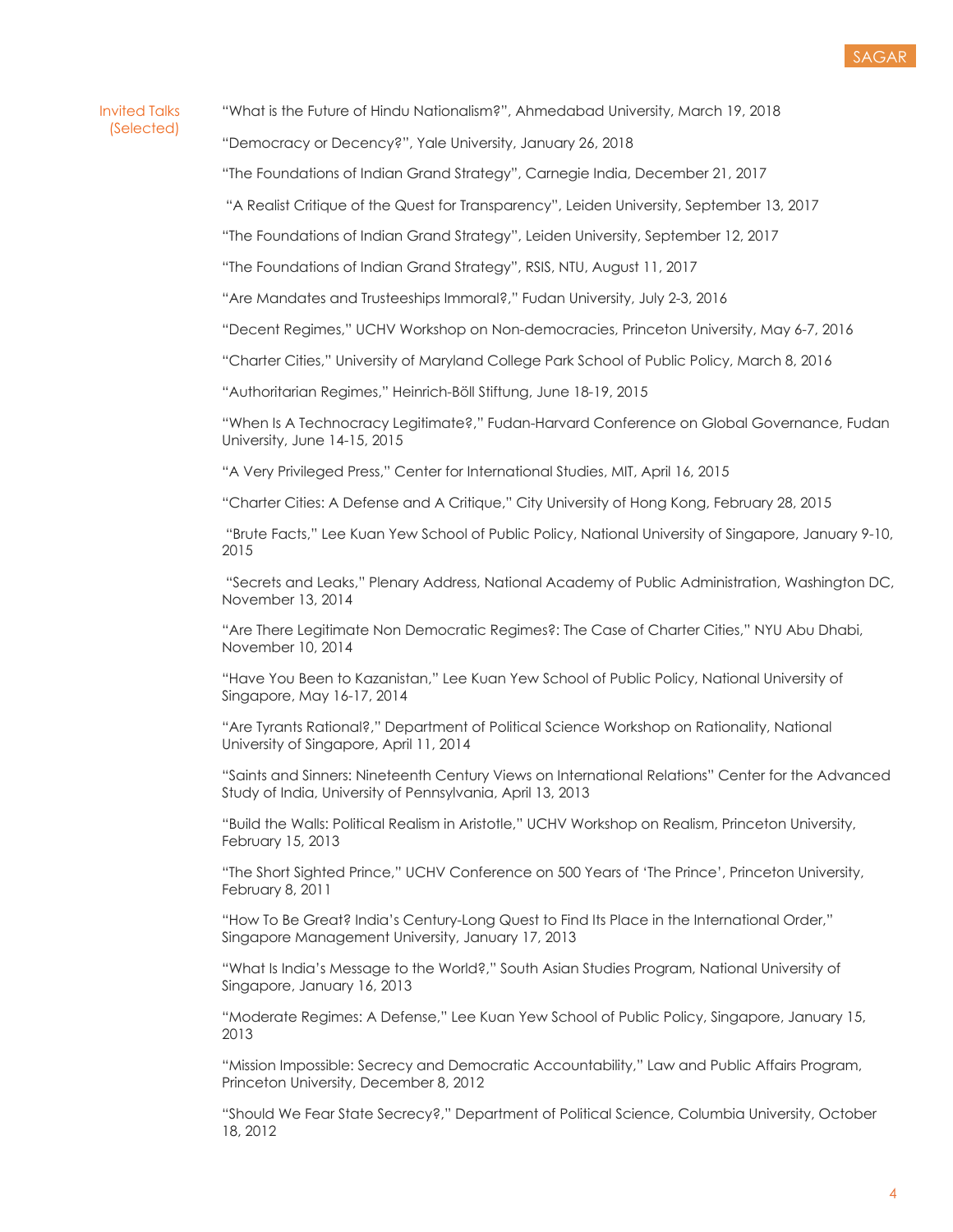

|                           | "The Hindu Nationalist View of International Politics," South Asian Studies Seminar, SAIS, Johns<br>Hopkins University, Washington, February 4, 2011                                                                                                                                                                                                                                                                                             |
|---------------------------|--------------------------------------------------------------------------------------------------------------------------------------------------------------------------------------------------------------------------------------------------------------------------------------------------------------------------------------------------------------------------------------------------------------------------------------------------|
|                           | "Ideologies and Formation of Indian Grand Strategy," IDSA National Strategy Workshop, New Delhi,<br>December 20, 2010                                                                                                                                                                                                                                                                                                                            |
|                           | "Singapore: A Moderate Regime," UCHV Workshop on Animating Moderation, Princeton University,<br>November 19, 2010                                                                                                                                                                                                                                                                                                                                |
|                           | "India and the International Order," Roundtable on Alternative Visions of Post-American<br>International Order, United States National Intelligence Council, Washington, November 12, 2010                                                                                                                                                                                                                                                       |
|                           | "Hindu Nationalism's View of International Politics," IFS-IDSA Conference on India's Grand Strategic<br>Thought, Oslo, September 8, 2010                                                                                                                                                                                                                                                                                                         |
|                           | "State Secrecy and Executive Power," Symposium on Executive Power, University of Texas at Austin<br>School of Law, April 10, 2010                                                                                                                                                                                                                                                                                                                |
|                           | "State Secrecy: Problems and Problems," Department of Government and Politics, University of<br>Maryland at College Park, November 20, 2007                                                                                                                                                                                                                                                                                                      |
|                           | "How Can Democracies Combat the Abuse of State Secrecy?," Department of Political Science,<br>National University of Singapore, October 25, 2007                                                                                                                                                                                                                                                                                                 |
| Professional              | Editorial Board, Governance, 2016-19                                                                                                                                                                                                                                                                                                                                                                                                             |
| Service                   | Editorial Board, European Journal of Political Theory, 2018-                                                                                                                                                                                                                                                                                                                                                                                     |
|                           | Reviewer for Journal of Political Philosophy, American Political Science Review, Political Theory,<br>Journal of Politics, Perspectives on Politics, Governance, Ethics and International Affairs,<br>Sociological Theory, Polity, CRISPP, Oxford University Press (UK), Oxford University Press (USA), Polity<br>Press (UK), University Press of Kansas, Swiss National Science Foundation (SNSF), Res Publica, Journal<br>of Moral Philosophy. |
| <b>University Service</b> | Political Science Search Committee 2019-2020, NYU Shanghai                                                                                                                                                                                                                                                                                                                                                                                       |
|                           | Reappointment Review Committee 2018-19, 2019-2020, NYU Shanghai                                                                                                                                                                                                                                                                                                                                                                                  |
|                           | Social Science Tenure Review Committee 2018, NYU Abu Dhabi                                                                                                                                                                                                                                                                                                                                                                                       |
|                           | Political Theory Search Committee 2016-2018, NYU Abu Dhabi                                                                                                                                                                                                                                                                                                                                                                                       |
|                           | Political Science Search Committee 2015-17, NYU Abu Dhabi                                                                                                                                                                                                                                                                                                                                                                                        |
|                           | Political Science External Review 2015-16, NYU Abu Dhabi                                                                                                                                                                                                                                                                                                                                                                                         |
|                           | Coordinator for BA-MPP Double Degree Program 2014-15, Yale-NUS College                                                                                                                                                                                                                                                                                                                                                                           |
|                           | Head of Study for Global Affairs 2014-15, Yale-NUS College                                                                                                                                                                                                                                                                                                                                                                                       |
|                           | Political Science Search Committee 2014-15, Yale-NUS College                                                                                                                                                                                                                                                                                                                                                                                     |
|                           | Research Committee 2014-15, Yale-NUS College                                                                                                                                                                                                                                                                                                                                                                                                     |
|                           | Global Affairs Search Committee 2013-14, Yale-NUS College                                                                                                                                                                                                                                                                                                                                                                                        |
|                           | JY Pillay Search Committee 2013-14, Yale-NUS College                                                                                                                                                                                                                                                                                                                                                                                             |